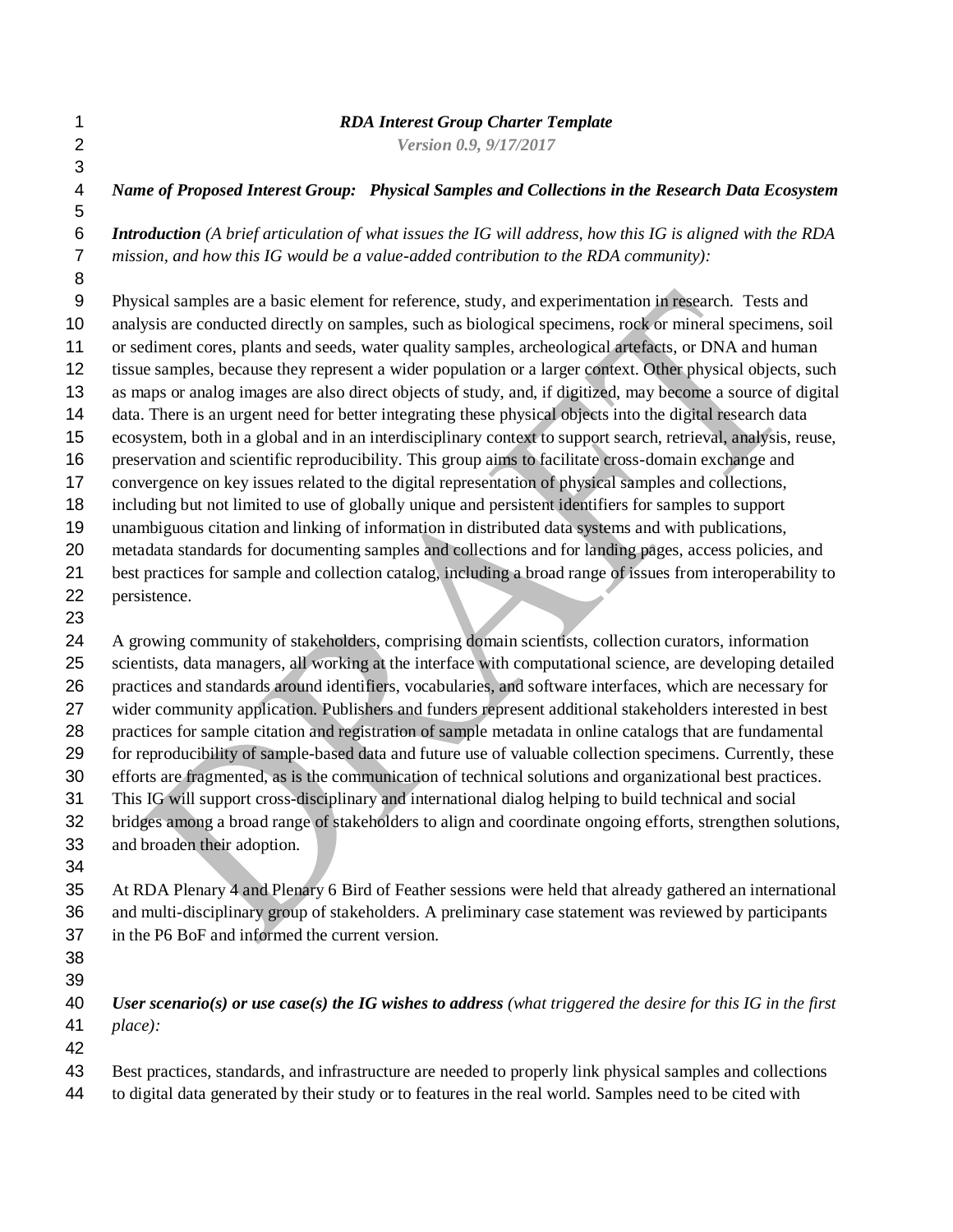- unique, persistent, and resolvable identifiers in publications to ensure that they can be unambiguously
- linked to online metadata profiles (landing pages) and to other data generated by other studies of the same
- sample. Scientists want to search for data for a given sample across the entire literature. This can now be
- achieved of sample PIDs are included in publication DOIs or data DOIs as related identifiers that can be
- harvested and searched through systems like SCHOLIX. Scientists also want to find out where a given
- sample can be accessed to reproduce data or add new measurements to the available knowledge about a
- sample. Approaches and maturity of technical and organizational solutions and infrastructure differ across
- the many disciplines that work with physical samples. Diverse and uncoordinated practices make it
- difficult to advance the adoption of best practices that link physical samples to the digital research data ecosystem. Commercial software providers for museum and collection catalogs and publishers are
- reluctant to implement best practices if they are different and incompatible across domains.
- 

 *Objectives (A specific set of focus areas for discussion, including use cases that pointed to the need for the IG in the first place. Articulate how this group is different from other current activities inside or outside of RDA.):*

- RDA presents a multi-disciplinary and international community engaged in research data management
- that presents a unique opportunity for the goals of this IG. The objectives of this IG are:
- 1. Identify commonalities and diversities across the stakeholders and establish prioritized action items
- that are appropriate for Working Groups. Relevant issues are: unique sample identifiers; sample documentation including vocabularies and taxonomies and alignment with international metadata standards; sample registration and interoperability of digital online catalogs; policies for sample citation in publications and access to samples and sample metadata.
- 2. Identify and characterize existing systems and solutions relevant to linking physical samples with digital research data; identify gaps and challenges.
- 3. Facilitate international cooperation to develop harmonized approaches and best practices for physical object identification and digital curation; enable the facilitation of object and sample identification infrastructure both at the national and international levels.
- 4. Build linkages between object repositories and museums, digital data repositories, scientific publications, museum software providers, and science communities.
- 

*Participation (Address which communities will be involved, what skills or knowledge should they have,* 

*and how will you engage these communities. Also address how this group proposes to coordinate its* 

*activity with relevant related groups.):*

Communities that will be involved in this IG range from museum and collection curators, to research data

managers, researchers in domain sciences, information sciences, and computer sciences, to publishers and

funders. Various workshops happened over the last few years that brought together stakeholders primarily

- 81 from interested in the topic of Physical Samples in the Digital Research Ecosystem, including:
- *Linking Environmental Data and Samples*, CSIRO, Australia, May 2017
- *Physical Samples and Digital Collections*, iConference, China, March 2017
- 84 *Physical Samples, Digital Collections, ASIS&T Conference, Denmark, October 2016*
- In the previous two BoF sessions at RDA P4 and P6 the following communities were represented:
- 86 Biodiversity
- 87 Oceanography
- 88 French science archive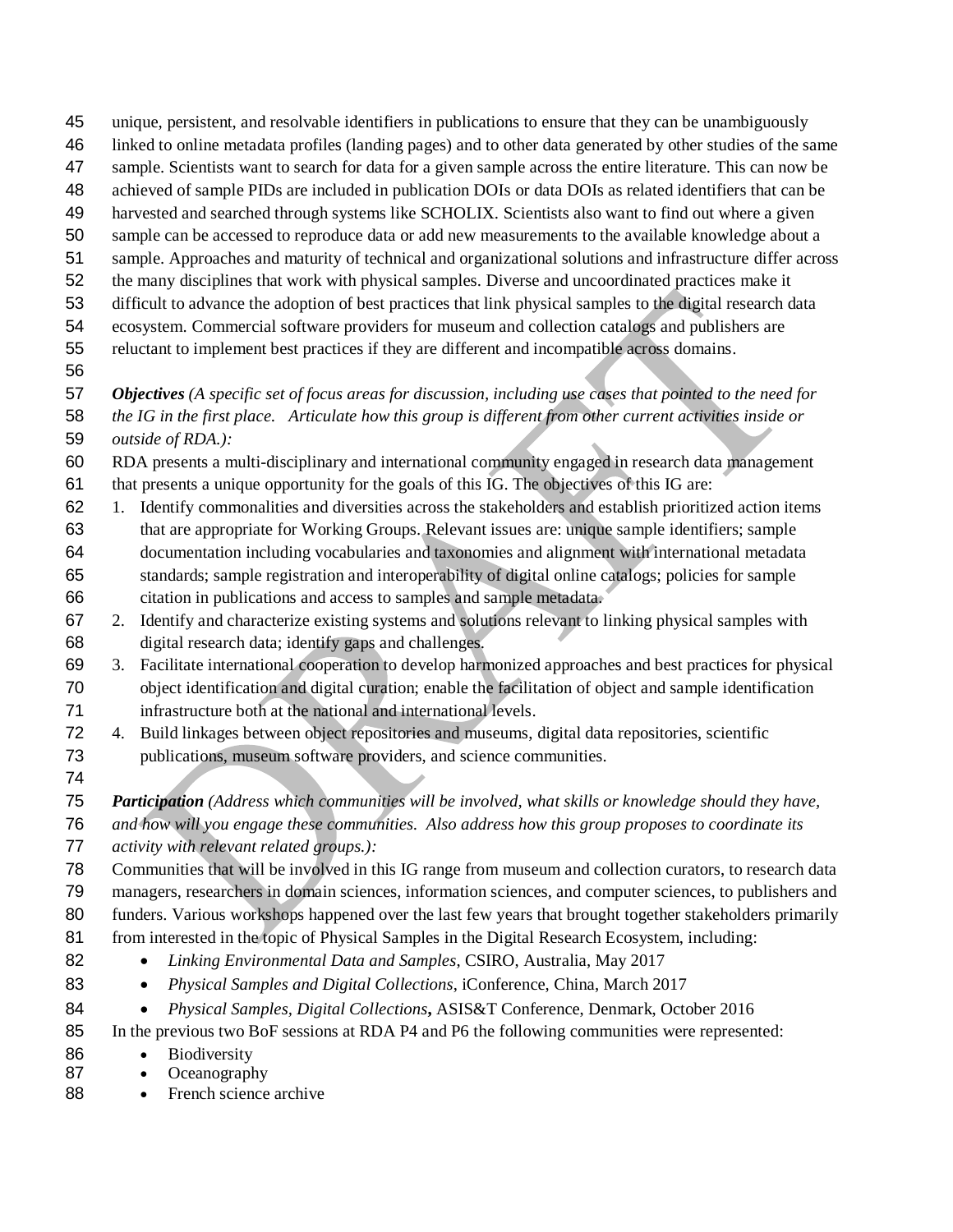| 89         |           | Australian meteorology - water quality sampling and provenance                                                                                             |  |  |
|------------|-----------|------------------------------------------------------------------------------------------------------------------------------------------------------------|--|--|
| 90         | ٠         | German Research Center, library                                                                                                                            |  |  |
| 91         | $\bullet$ | European PID network                                                                                                                                       |  |  |
| 92         | $\bullet$ | Geological Society                                                                                                                                         |  |  |
| 93         | $\bullet$ | <b>Kew Gardens</b>                                                                                                                                         |  |  |
| 94         | $\bullet$ | CDL - neurobiology, Berkeley museum                                                                                                                        |  |  |
| 95         | $\bullet$ | Agricultural research in Italy, soil samples                                                                                                               |  |  |
| 96         | $\bullet$ | Zoology and environmental science                                                                                                                          |  |  |
| 97         | $\bullet$ | Provenance and workflows, biodiversity workflows                                                                                                           |  |  |
| 98         | $\bullet$ | Material science, Air Force                                                                                                                                |  |  |
| 99         | $\bullet$ | Ethnography                                                                                                                                                |  |  |
| 100        | $\bullet$ | <b>Natural History Museums</b>                                                                                                                             |  |  |
| 101<br>102 | $\bullet$ | <b>National Repositories</b>                                                                                                                               |  |  |
| 103        |           | We will facilitate workshops at ASIS&T, JCDL, SPNHC, and domain-specific conferences such as AGU                                                           |  |  |
| 104        |           | for the Earth and Space Sciences to broaden participation and dissemination of outcomes.                                                                   |  |  |
| 105        |           | We will work with the following organizations to engage relevant communities.                                                                              |  |  |
| 106        |           | 1. International Geo Sample Number IGSN e.V. (Kerstin Lehnert, Jens Klump;                                                                                 |  |  |
| 107        |           | http://www.igsn.org) - Global implementation organization for unique sample identifiers,                                                                   |  |  |
| 108        |           | members if 5 continents)                                                                                                                                   |  |  |
| 109        | 2.        | Global Biodiversity Information Facility (Donald Holborn)                                                                                                  |  |  |
| 110        | 3.        | Taxonomic Data Working Group (John Wieczorek, http://www.tdwg.org)                                                                                         |  |  |
| 111        | 4.        | DISSCO (Distributed System of Scientific Collections, http://dissco.eu)                                                                                    |  |  |
| 112        | 5.        | AuScope (Lesley Wyborn)                                                                                                                                    |  |  |
| 113        | 6.        | EPOS (Kirsten Elger)                                                                                                                                       |  |  |
| 114        | 7.        | SPNHC (Society For The Preservation of Natural History Collections, http://www.spnhc.org)                                                                  |  |  |
| 115        | 8.        | DataCite (https://www.datacite.org)                                                                                                                        |  |  |
| 116        |           |                                                                                                                                                            |  |  |
| 117        | 9.        | CODATA Task Group on Coordinating Data Standards amongst Scientific Unions (Marshall Ma,<br>http://www.codata.org/task-groups/coordinating-data-standards) |  |  |
| 118        |           |                                                                                                                                                            |  |  |
|            |           | 10. ESIP (Earth Science Information Partners) (Erin Robinson, http://www.esipfed.org)                                                                      |  |  |
| 119        |           | 11. Scientific Collections International (SciColl, http://scicoll.org)                                                                                     |  |  |
| 120        |           |                                                                                                                                                            |  |  |
| 121        |           | Related RDA groups                                                                                                                                         |  |  |
| 122        |           | <b>TAB</b>                                                                                                                                                 |  |  |
| 123        |           | WG/IG Chairs                                                                                                                                               |  |  |
|            |           |                                                                                                                                                            |  |  |
| 124        |           | <b>Biodiversity Data Integration IG</b>                                                                                                                    |  |  |
| 125        |           | Long tail of research data IG                                                                                                                              |  |  |
| 126        | $\bullet$ | PID IG                                                                                                                                                     |  |  |
| 127        | $\bullet$ | <b>Research Data Provenance</b>                                                                                                                            |  |  |
| 128        | $\bullet$ | RDA / TDWG Metadata Standards for attribution of physical and digital collections stewardship                                                              |  |  |
| 129        |           |                                                                                                                                                            |  |  |
| 130        |           |                                                                                                                                                            |  |  |
| 131        |           | <b>Outcomes</b> (Discuss what the IG intends to accomplish. Include examples of WG topics or supporting IG-                                                |  |  |
| 132        |           | level outputs that might lead to WGs later on.):                                                                                                           |  |  |
|            |           |                                                                                                                                                            |  |  |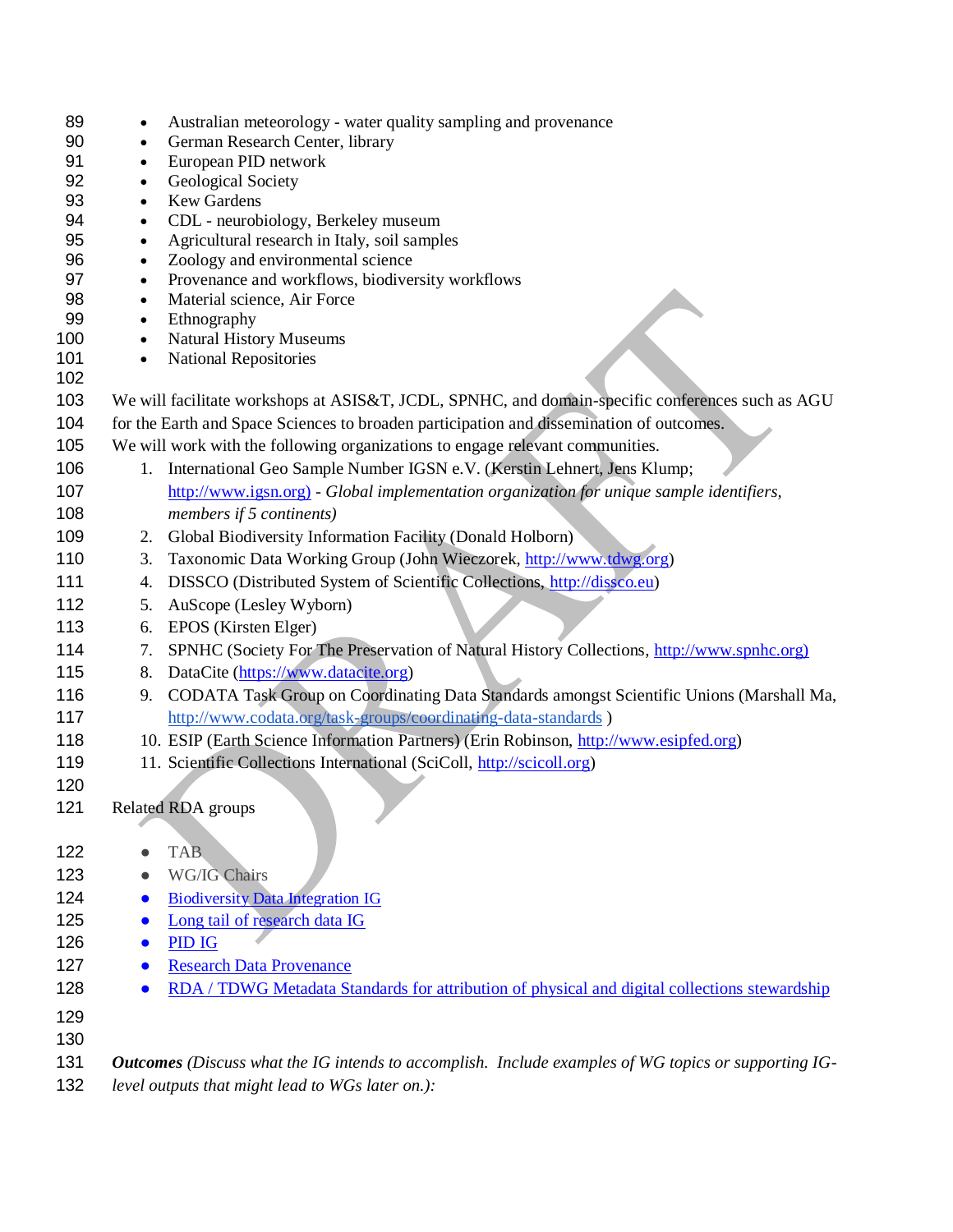| 133 | 1.                                                                                            | A report that synthesizes existing best practices for digital curation and sharing of physical   |  |  |
|-----|-----------------------------------------------------------------------------------------------|--------------------------------------------------------------------------------------------------|--|--|
| 134 |                                                                                               | samples from disparate disciplines and institutions.                                             |  |  |
| 135 | 2.                                                                                            | A journal special volume on sample and collection management in the research data ecosystem      |  |  |
| 136 |                                                                                               | (journal TBD).                                                                                   |  |  |
| 137 |                                                                                               | 3. Creation of RDA Working Groups to develop recommendations for best practices and standards    |  |  |
| 138 |                                                                                               | related to sample unique identifiers, sample metadata, and sample citation.                      |  |  |
| 139 | 4.                                                                                            | Joint sessions with other RDA groups such as Biodiversity Data Integration IG, Long Tail of      |  |  |
| 140 |                                                                                               | Research Data IG, PID IG, Research Data Provenance, and others as appropriate for knowledge      |  |  |
| 141 |                                                                                               | exchange, to align with emerging relevant standards, and to promote recommendations from the     |  |  |
| 142 |                                                                                               | IG.                                                                                              |  |  |
| 143 | 5.                                                                                            | Facilitation of collaborations that advance interoperability between collection catalogs, sample |  |  |
| 144 |                                                                                               | registries, data repositories, and publications for improved data sharing across disparate       |  |  |
| 145 |                                                                                               | disciplines, through e.g., alignment of sample metadata with existing metadata standards.        |  |  |
| 146 |                                                                                               |                                                                                                  |  |  |
| 147 |                                                                                               |                                                                                                  |  |  |
| 148 | Mechanism (Describe how often your group will meet and how will you maintain momentum between |                                                                                                  |  |  |
| 149 | Plenaries.):                                                                                  |                                                                                                  |  |  |
| 150 | $\bullet$                                                                                     | Primary mechanism for communication will be email with periodic (quarterly web conferencing)     |  |  |
| 151 |                                                                                               | meetings, plus sessions at plenary meetings.                                                     |  |  |
| 152 | $\bullet$                                                                                     | We will also leverage other meetings such as EGU, AGU, SciDataCon, and ESIP                      |  |  |
| 153 | $\bullet$                                                                                     | Knowledge gathering and capture will be via RDA IG web site. We may use other collaboration      |  |  |
| 154 |                                                                                               | tools as appropriate, e.g. wiki's, or tools such as GitHub, or Center for Open Science Open      |  |  |
| 155 |                                                                                               | Science Framework.                                                                               |  |  |
| 156 |                                                                                               |                                                                                                  |  |  |
| 157 | Timeline (Describe draft milestones and goals for the first 12 months):                       |                                                                                                  |  |  |
| 158 |                                                                                               |                                                                                                  |  |  |
| 159 | September 2017 - P10 session: BoF session, presentation of Case Statement                     |                                                                                                  |  |  |
| 160 | December 2017 - AGU meeting and progress report                                               |                                                                                                  |  |  |
| 161 | March 2018 - P11 session, evaluate progress, revisit workplan                                 |                                                                                                  |  |  |
| 162 | September 2018 - P12                                                                          |                                                                                                  |  |  |
| 163 |                                                                                               |                                                                                                  |  |  |
| 164 |                                                                                               |                                                                                                  |  |  |

*Potential Group Members (Include proposed chairs/initial leadership and all members who have* 

*expressed interest): Bold indicates co-chairs*

| <b>FIRST NAME</b> | <b>LAST NAME</b>   | <b>EMAIL</b>                   |
|-------------------|--------------------|--------------------------------|
| Kerstin           | Lehnert (co-chair) | lehnert@ldeo.columbia.edu      |
| Lesley            | Wyborn (co-chair)  | lesley.wyborn@anu.edu.au       |
| Jens              | Klump (co-chair)   | rowenaidavis@email.arizona.edu |
| Simon             | Cox (co-chair)     | Simon.Cox@csiro.au             |
| Helen             | Glaves             | hmg@bgs.ac.uk                  |
| <b>Markus</b>     | Stocker            | mstocker@marum.de              |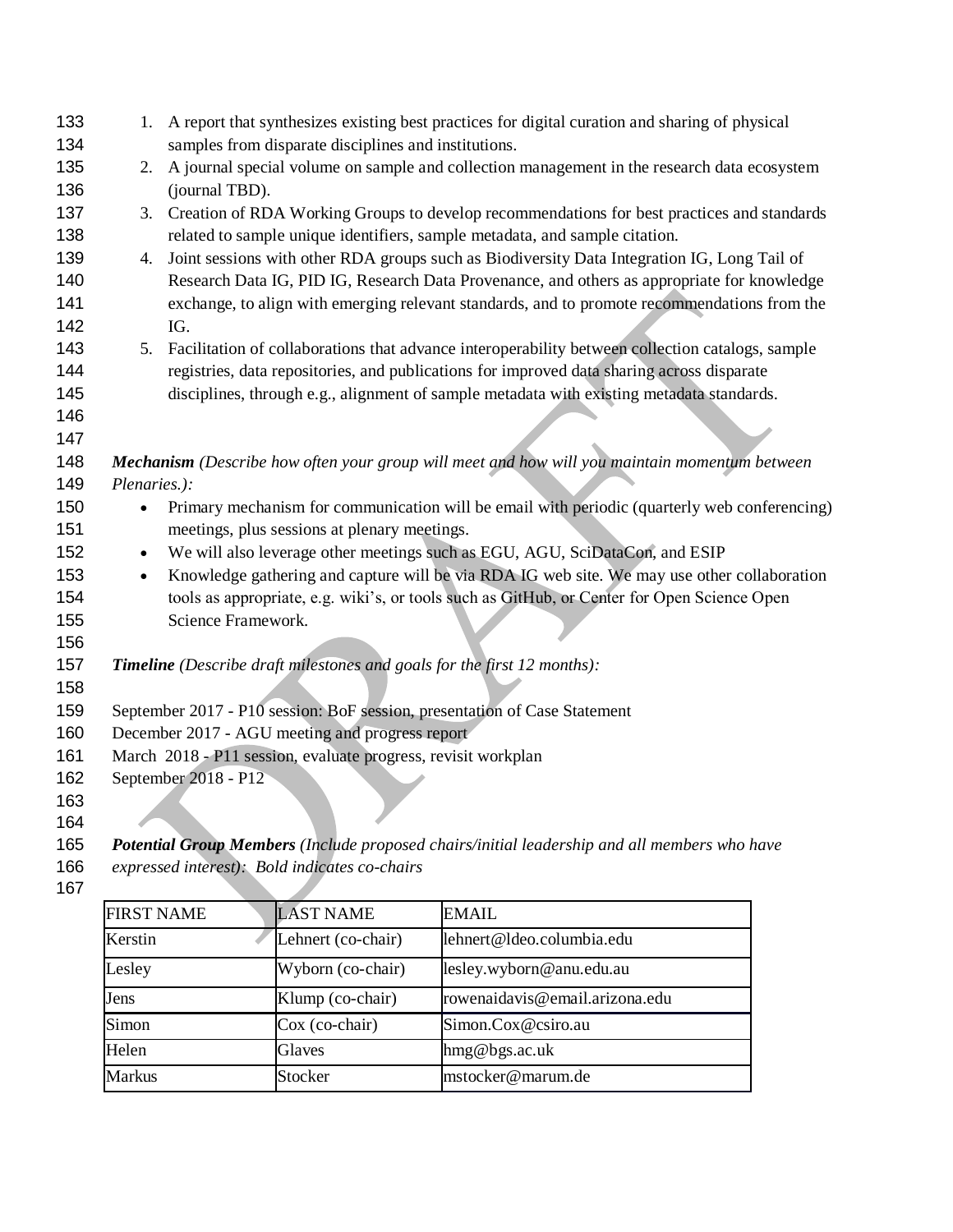| Lindsay         | Powers      | lpowers@usgs.gov                 |
|-----------------|-------------|----------------------------------|
| Christopher     | Lenhardt    | clenhardt@renci.org              |
| Denise          | Hills       | dhills@gsa.state.al.us           |
| Dirk            | Fleischer   | dfleischer@kms.uni-kiel.de       |
| Kirsten         | Elger       | kelger@gfz-potsdam.de            |
| Wim             | Hugo        | wim@saeon.ac.za                  |
| Colleen         | Strawhacker | colleen.strawhacker@colorado.edu |
| Sarah           | Ramdeen     | ramdeen@email.unc.edu            |
| John            | Wieczorek   | tuco@berkeley.edu                |
| Donald          | Hobern      | dhobern@gbif.org                 |
| <b>Nicky</b>    | Nicholson   | n.nicolson@kew.org               |
| Unmil           | Karadkar    | unmil@ischool.utexas.edu         |
| Ashlee          | Dere        | adere@unomaha.edu                |
| <b>Nicholas</b> | Car         | Nicholas.Car@ga.gov.au           |
| Anusuriya       | Devaraju    | anusuriya.devaraju@csiro.au      |
| Sean            | Toczko      | sean.jamstec@gmail.com           |

168

The following are additional potential participants who attended the previous BoF sessions at P4 and P6:

170

| <b>FIRST</b><br><b>NAME</b> | <b>LAST NAME</b>      | <b>EMAIL</b>                             | Institution                                                                                                                            |
|-----------------------------|-----------------------|------------------------------------------|----------------------------------------------------------------------------------------------------------------------------------------|
| Aaron                       | <b>ADDISON</b>        |                                          | Washington University in St Louis                                                                                                      |
| Arturo                      | ARIÑO<br><b>PLANA</b> | artarip@unav.es                          | University of Navarra                                                                                                                  |
| Toshihiro                   | <b>ASHINO</b>         | ashino@acm.org                           | Toyo University                                                                                                                        |
| Sven                        | <b>BINGERT</b>        | sven.bingert@gwdg.de                     | <b>GWDG</b>                                                                                                                            |
| Daphne                      | <b>DUIN</b>           | daphne.duin@naturalis.nl                 | Naturalis Biodiversity Center                                                                                                          |
| Ian                         | <b>FORE</b>           |                                          | National Council Institute (NIH)                                                                                                       |
| Kazu                        | <b>FUKUDA</b>         |                                          | <b>JAMSTEC</b>                                                                                                                         |
| <b>Bryon</b>                | <b>FOSTER</b>         | Bryon.Foster@us.af.mil                   | <b>USAF/AFRL</b>                                                                                                                       |
| Margaret                    | <b>FOTLAND</b>        | m.l.fotland@admin.uio.no                 | University of Oslo                                                                                                                     |
| Jason                       | <b>JACKSON</b>        |                                          | Indiana University; Mathers Museum of<br><b>World Cultures</b>                                                                         |
| John                        | <b>KRATZ</b>          | John.Kratz@ucop.edu                      | California Digital Library                                                                                                             |
| Giovanni                    | <b>L'ABATE</b>        | giovanni.labate@entecra.it               | Consiglio per la ricerca in agricoltura e<br>l'analisi dell'economia agraria (CRA-ABP)<br>Research centre for agrobiology and pedology |
| Bertram                     |                       | LUDAESCHER ludaesch@gmail.com            | University of Illinois, Urbana-Champaign                                                                                               |
| Paolo                       | <b>MISSIER</b>        | Paolo.Missier@ncl.ac.uk                  | Newcastle University                                                                                                                   |
| Magalie                     | <b>MOYSAN</b>         | magalie.moysan@univ-paris-<br>diderot.fr | Université Paris Diderot                                                                                                               |
| Fiona                       | <b>MURPHY</b>         | fionalm $27@$ gmail.com                  | <b>Research Consultant</b>                                                                                                             |